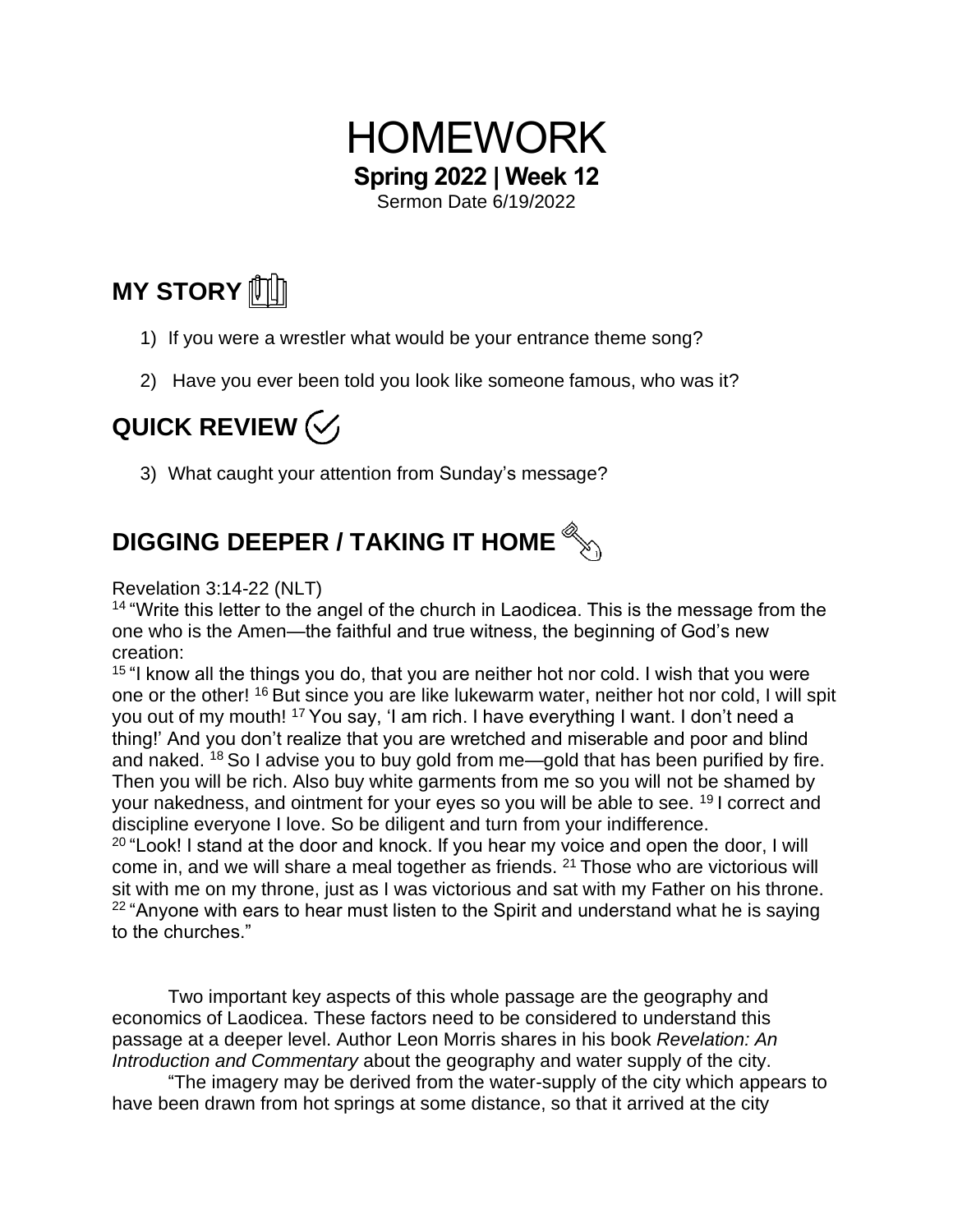lukewarm. This forms a contrast with the hot springs at nearby Hierapolis and the cold, refreshing water at Colosse. 'Hot water heals, cold water refreshes, but lukewarm water is useless for either purpose, and can serve only as an emetic.'"

Many Christians have used this passage to claim that being hot is good and being cold is bad, but Jesus is not saying this. Cold water is refreshing to the body and hot water is healing for the body—both are good. The reality is that the Laodiceans would have understood this based on their experience with their water situation. One of the reasons for this is that hot springs are notorious for being high in mineral content and sulfur, and as it cools to lukewarm it gets rancid. This makes people sick and they will spit it out of their mouths. It can induce vomiting if swallowed.

The economics of Laodicea were three-fold. First, they were a wealthy trade center. Three major roads came through the city, and they had a solvent banking system. Secondly, they were known for clothing made of black wool. So, they were well dressed. Lastly, they had a medical school that was renowned for a salve made for the eyes that was supposed to help people see better.

- 4) From the passage above, how does Jesus rebuke the church? In thinking about the geography I described earlier, how would they have understood this passage?
- 5) What does Jesus call them? How is that directly related to their economic situation I described earlier?
- 6) What was the sin that caused them to become lukewarm?
- 7) What does Jesus implore them to do?
- 8) What is Jesus doing and wanting to do with them?
- 9) An important thing to remember about this passage is that Jesus was talking to the church and not unbelievers. Why does that matter to us?
- 10)Why is Jesus waiting at the door, and what does that teach us about our relationship with Him?

In the cultural context of the day the picture of dining together was deeper than just a meal shared. It was about life being lived together. There is a deeper relationship behind it.